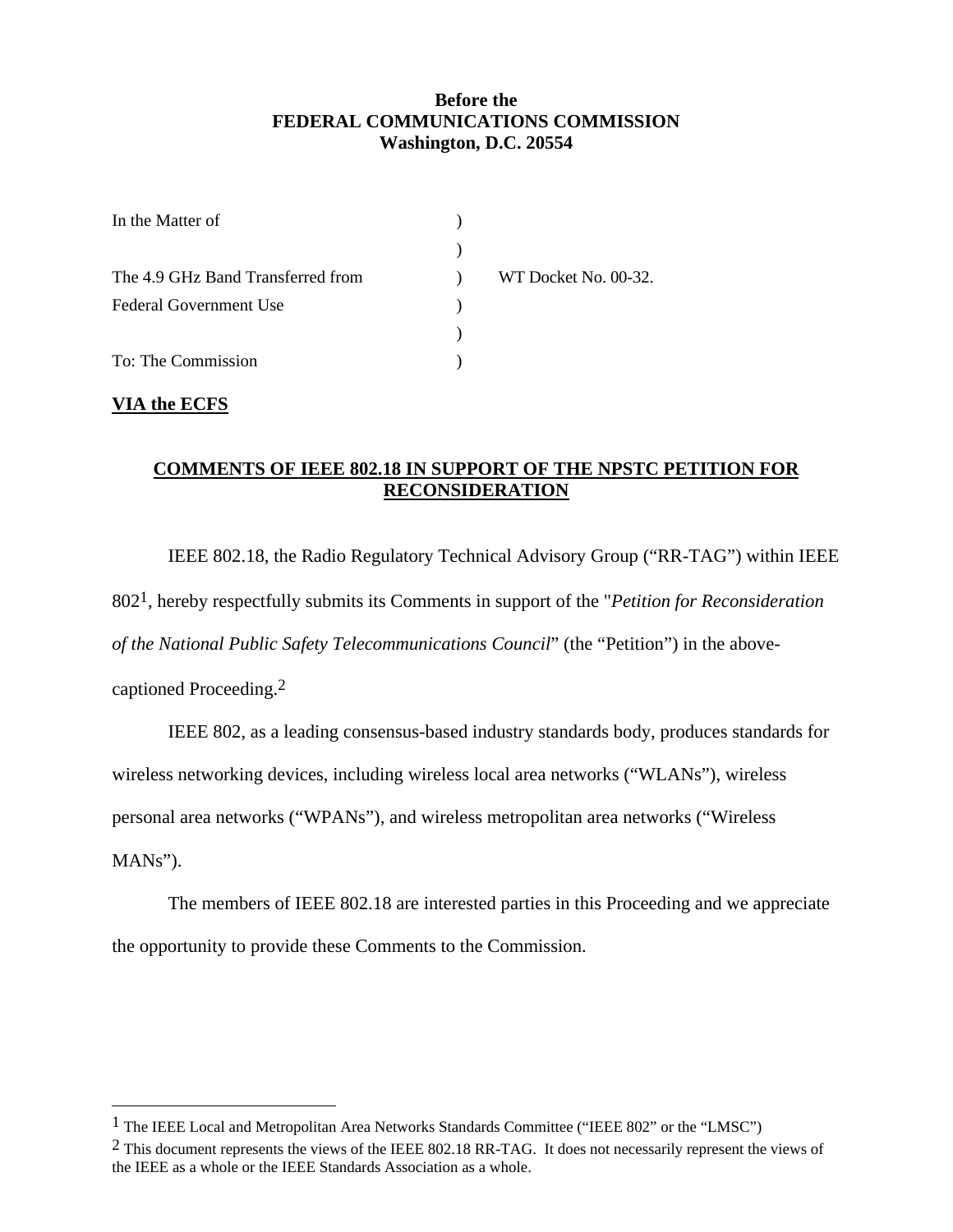1. IEEE 802.18 endorses Petitioner's request that the Commission reconsider its decision and adopt a less onerous emission mask than was specified in the Report and Order (the "R&O") in this Proceeding, $3$  in order to enable the use of equipment based on chipsets compliant with existing, widely adopted industry standards.

2. Enabling the use of such equipment will allow the Public Safety community to enjoy the benefits of economies of scale and competition, resulting in their ability to draw from a much larger potential selection of equipment at lower costs. This will benefit both the served agencies and taxpayers.

3. We agree with Petitioner that the mask identified in the amended Rules  $90.210$  (1),<sup>4</sup> will explicitly preclude the use of widely available equipment compliant with IEEE 802.11a standards and that to meet the mask as currently specified would require the redesign of existing chipsets and equipment specifically for use in this band, creating a niche market that will result in much higher equipment costs with virtually no benefit to the Public Safety community.

4. We do not believe that the requirements of the mask proposed in the R&O are technically justified based on the broadband public safety services that are to be operated in the band.

5. Although the IEEE 802.11a emission mask allows slightly higher emissions in the adjacent channel than proposed in the R&O, we believe that Petitioner has shown that these levels of emissions with the IEEE 802.11a systems will not cause unacceptable inter-channel or inter-system interference.

6. The IEEE 802.11a mask also meets the provisions of 15.205 (restricted bands) and 15.209 (spurious emissions), which will adequately protect the Radio Astronomy service above the 4.990 GHz band edge.

 $\overline{a}$ 

<span id="page-1-0"></span><sup>3</sup> *See generally* the Report and Order in WT Docket No. 00-32

<span id="page-1-1"></span><sup>4</sup> *Id*., at para. 49.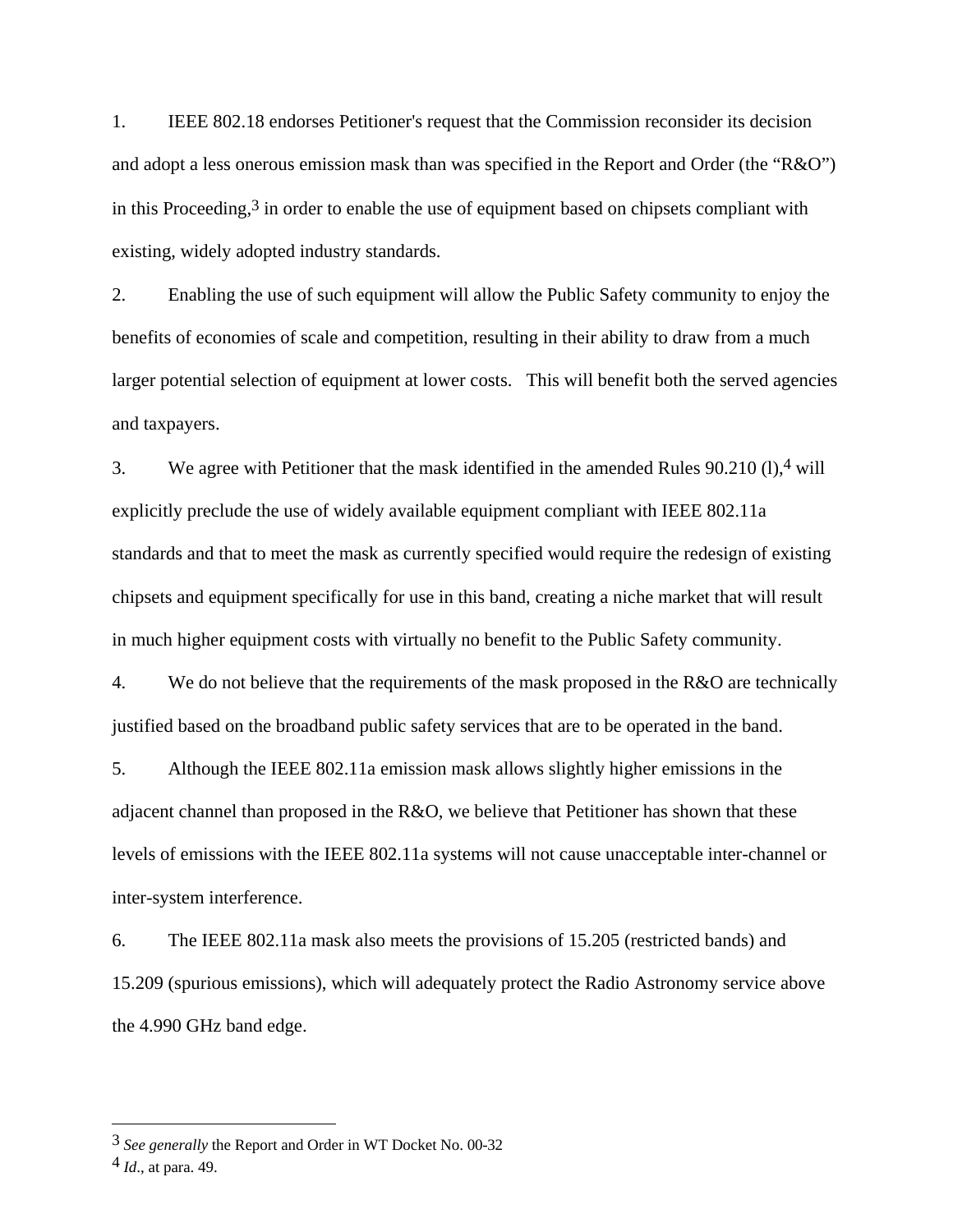7. IEEE 802.18 also supports Petitioner's request for the use of equipment compliant with recognized national or international standards. Use of equipment conforming to widely accepted standards brings many benefits, including:

- interoperability with other existing systems and services
- re-use of equipment from other applications and services
- increased choice of products and services to the operators
- the ability for the public safety services to benefit from economies of scale (e.g. lower costs) produced by large commercial volumes.
- interoperability of services from different regions and across organizations ("mutual aid" capability)
- reduced inter-system interference and need for coordination

8. The use of the IEEE 802.11a channel mask will have minimal effect on in-band interference between channels and will permit the use of IEEE 802.11a compliant equipment, with the attendant benefits outlined above.

9. We also support Petitioner's request that the FCC re-consider the decision to not mandate the use of standards.

10. In the interest of interoperability and all of the advantages that come therewith, we believe that the Commission should, in this application, require the use of equipment that complies with a standard defined by accredited standards bodies (e.g. IEEE, TIA, ETSI, ITU-R).

11. There is precedent for this in the use of standardized systems in the cellular bands, and to not mandate the use of equipment conforming to widely-accepted, interoperable standards could very well create a "Tower of Babel" situation, where the very agencies and users that need to communicate are unable to do so because their equipment is not interoperable.